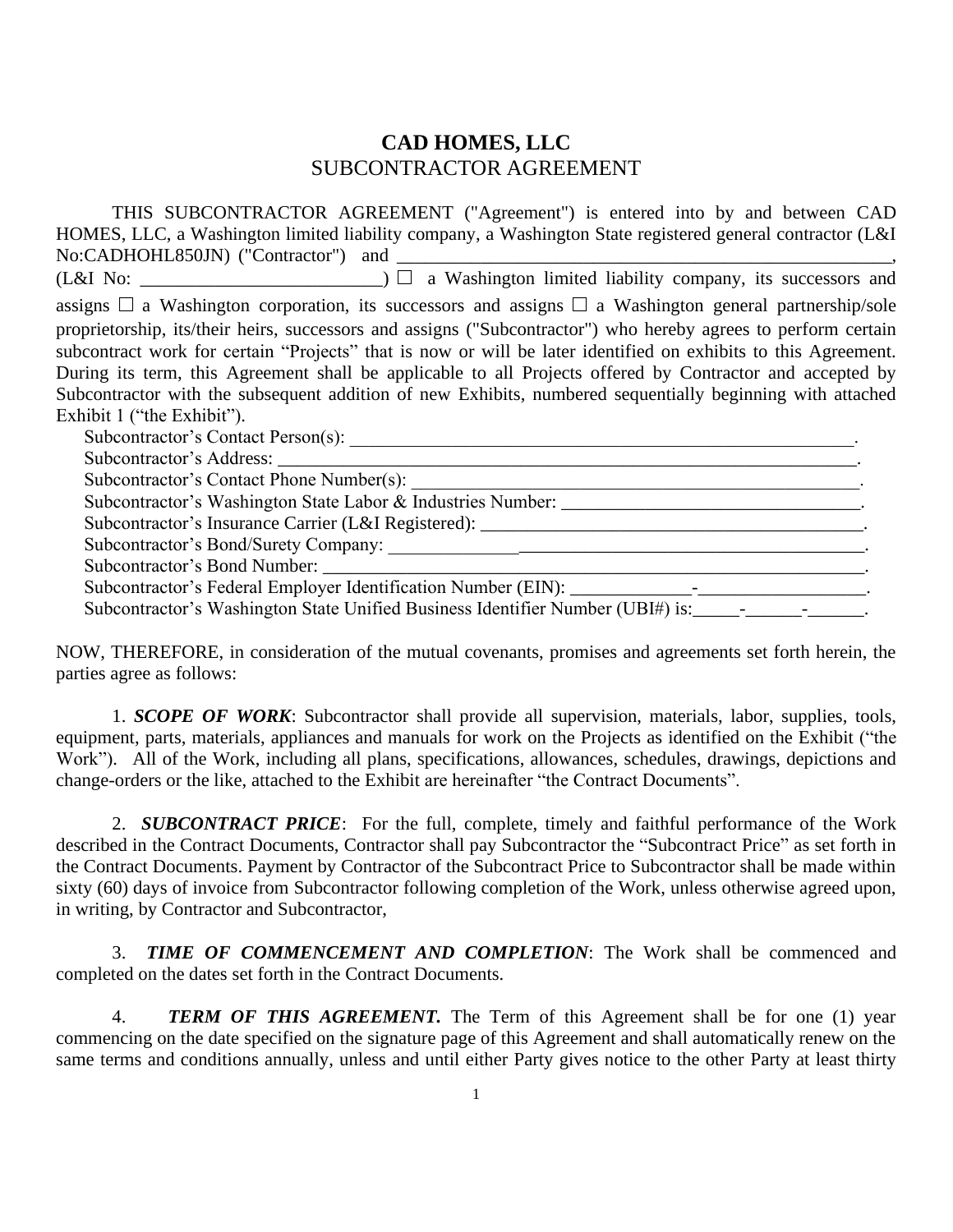(30) days prior to the end of the initial term or any renewal term of said Party's desire to terminate this Agreement In the event any such notice is timely give, this Agreement shall terminate on the last day of the initial term or of any renewal term in which such notice is given, as the case may be.

5. *LICENSES/PERMITS/TESTS/TAXES/ASSESSMENTS/BONDS*: The Subcontract Price includes payment or reimbursement for all licenses, permits, fees, tests or taxes (i.e. Sales/Use taxes, Business and Occupational Taxes, etc.) required under any federal, state, county or municipal law, rule or ordinance or any contract provision (i.e. payment and/or performance bonds) in the Contract Documents, if any. Subcontractor shall pay all taxes, assessments and benefit contributions for Subcontractor's employees (i.e. Employment Security, Labor and Industries assessments, payroll taxes, etc.). Subcontractor shall maintain a current Washington State Labor & Industries Contractor's License, liability insurance and bond (RCW Ch. 18.27).

6. *INSURANCE*: Subcontractor shall, at Subcontractor's cost and expense, obtain and maintain during the term of this Agreement, the following policies of insurance:

- (a) a policy of broad-form comprehensive or commercial general liability insurance covering bodily injury, death and property damage, including pollution liability endorsements, with respect to the Work and including automobile liability insurance covering any motor vehicles and trailers used for the Work with a combined single liability limit of not less than \$1,000,000, per occurrence;
- (b) special forms or risks of direct physical loss coverage in such amounts as determined by Subcontractor, insuring all of Subcontractor's materials, appliances tools, equipment and other personal property of Subcontractor located in or about the Project;
- (c) workers compensation insurance covering all of Subcontractor's employees and such other insurance as may be required by law; and
- (d) such performance and indemnity bonds as are required by law.

All of the insurance policies required in paragraphs (a) through (c) above shall:

- (a) contain an endorsement requiring thirty (30) days written notice from the insurance company to Contractor before cancellation, non-renewal, or change in the coverage, scope or amount of any policy;
- (b) be written as primary policies, not contributing with and not supplemental to the coverage that Contractor may carry; and
- (c) shall name Contractor as additional insured.

In addition, Subcontractor shall supply Contractor with a copy of, or a certificate of, each policy and bond required to be obtained and maintained by Subcontractor under this Agreement within five (5) days of this Agreement and thereafter not less than twenty (20) prior to the expiration of any such policy. Subcontractor shall provide Contractor with a copy of, or a certificate of, each renewal policy. The obligations of Subcontractor under this Section shall survive the termination of this Agreement.

7. *DELIVERABLES*: At or before submission of Subcontractor's invoice for the Subcontract Price, and as a condition precedent to payment of the Subcontract Prices, Subcontractor shall furnish Contractor suitable submittals, shop drawings and as-built drawings of the Work, and if included in the Contract Documents, all operational and maintenance manuals, and manufacturers' warranties respecting materials, appliances and equipment included in the Work, and any other documents or instruments required of Subcontractor by the Contract Documents.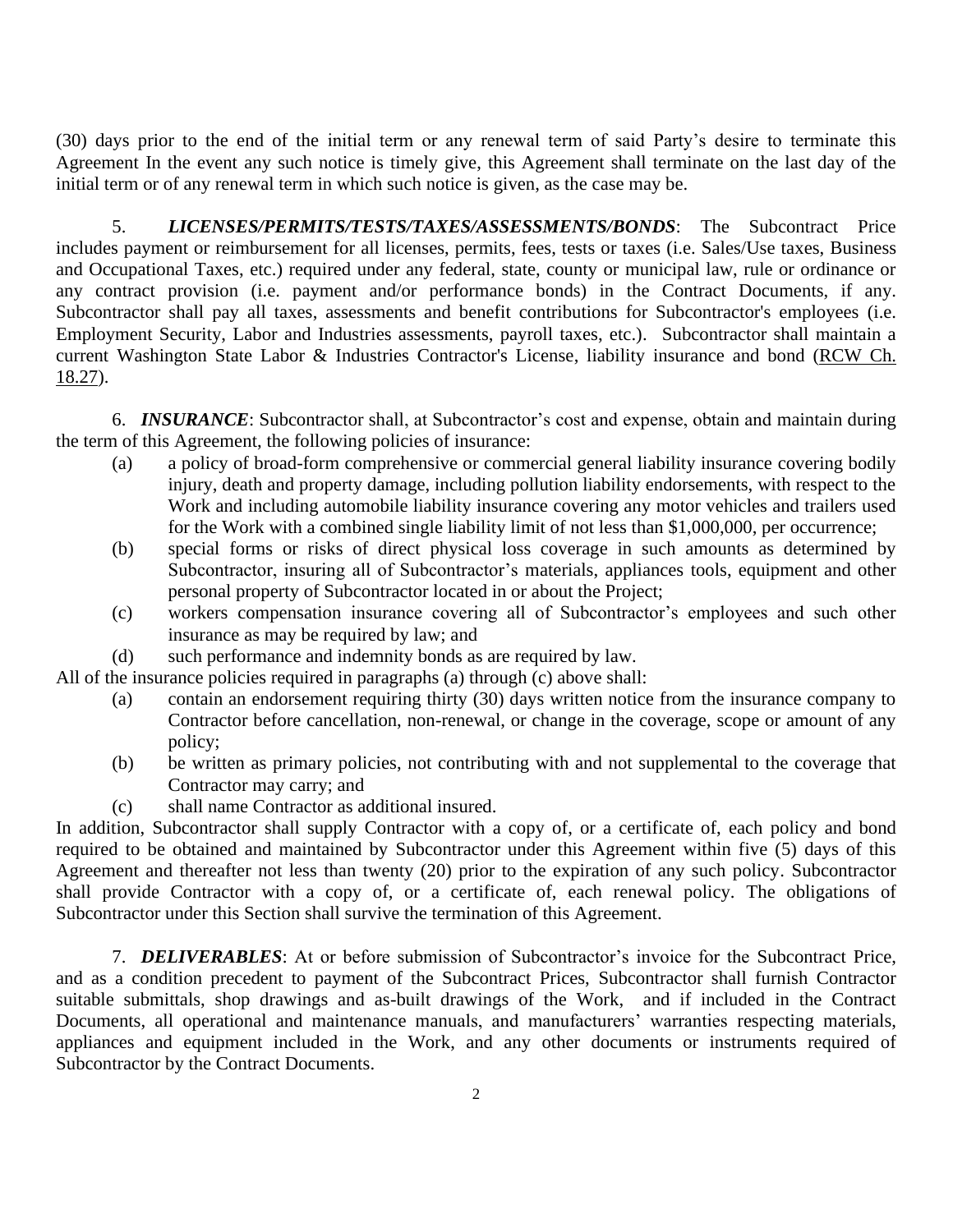8. *CHANGES*: All "Change Orders" issued by Contractor to Subcontractor shall be part of and subject in all respects to the terms and conditions of this Agreement. Generally, Change Orders shall be in writing, but in the event Contractor verbally issues a Change Order to Subcontractor at the Project or elsewhere, and economies of the Work require the Change Order to be commenced or totally performed prior to Contractor and Subcontractor executing a Change Order, Contractor shall ratify any such Change Order immediately by notice to Subcontractor, in person, by email, fax or signing a Change Order. All Change Orders shall be included in Subcontractor's invoice at completions of the Work as a debit or credit to the Subcontract Price. If any governmental authority or inspector requires a change to the Work, such change shall constitute a Change Order. If any governmental code changes during the Work and Subcontractor must deviate from the Contract Documents, the additional Work shall constitute a Change Order issued by governmental authority or inspector which shall be binding on Subcontractor.

## 9. *GENERAL PROVISIONS RE:QUALITY OF WORK*:

- 9.1 Covenants. Subcontractor covenants that all of the Work shall:
	- (a) be completed in a clean, neat and workmanlike manner and in strict compliance with all applicable codes, laws and ordinances in accordance with generally accepted professional subcontracting standards;
	- (b) be performed by individuals duly licensed and authorized by law to perform the Work to the extent required by law;
	- (c) furnish the Contractor the appropriate releases or waivers of lien for all of the Work, including the materials and equipment provided, and provide Contractor proof of current paid status on industrial insurance premiums prior to payment of the Subcontract Price; and
	- (d) remove all waste, trash and debris from the Project and leave the Project in broom-clean condition.

In the event of a breach by Subcontractor of the foregoing covenants, Contractor may assess a \$300 penalty, per breach, which shall be deducted from the Subcontract Price.

9.1 Attendance. In addition to the foregoing, Subcontractor may, unless required by Contractor, be in attendance at Contractor's "Walk-Through" at or near completion of the Project. Contractor shall give Subcontractor no less than forty-eight (48) hours notice of the date and time of such "Walk-Through", which shall take place at the Project Site. During the "Walk-Through", Subcontractor shall assist Contractor in completion of the "Punch List".

10. *SUBCONTRACTOR'S WARRANTY:* For a period of twelve (12) months following the later of completion of the Work, closing of the sale of the Project, or issuance of a Certificate of Occupancy, Subcontractor warrants that all of the Work was completed in strict and complete compliance with the Contract Documents, free of defects and in compliance with generally accepted subcontracting standards; and, shall correct all of the Work, at the sole cost and expense of Subcontractor, which proves within the warranty period to be defective, inoperable or not to be otherwise in compliance with the Contract Documents. All warranty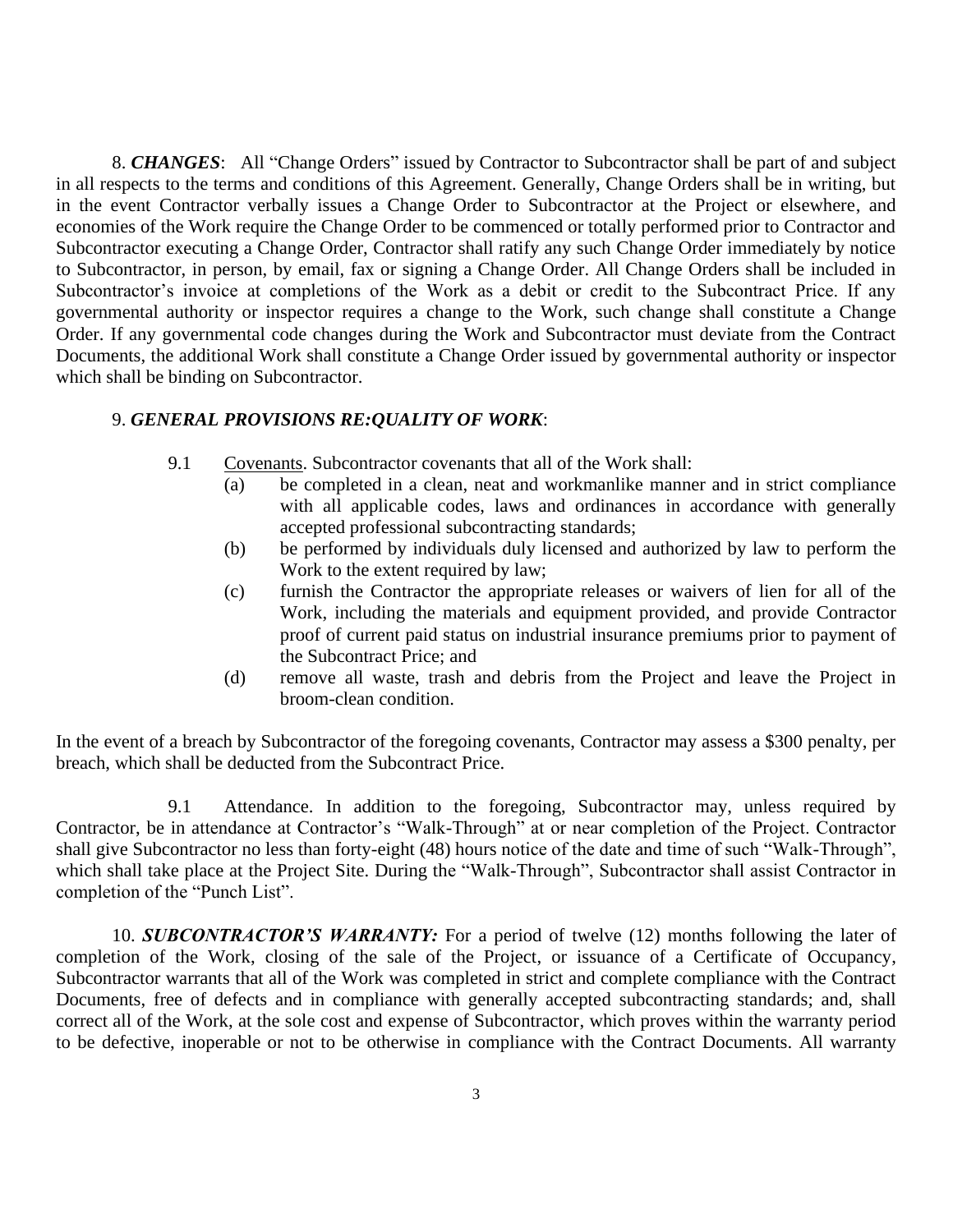work of Subcontractor shall be commenced promptly on request of Contractor and finished as quickly as is reasonably practical under the circumstances, at the sole cost and expense of Subcontractor.

11. *SUBCONTRACTOR'S DUTIES*: Subcontractor shall, when due, pay for all materials, appliances, equipment, supplies, labor and other associated costs used in, or in connection with, the performance of this Agreement and completion of the Work in accordance with the Contract Documents. Subcontractor shall prosecute the Work diligently and properly and timely compete the Work. Subcontractor shall cooperate with Contractor and other subcontractors in scheduling the Work so as not to interfere with the work of others. Subcontractor shall notify Contractor, in writing, of any additional or substitute persons and materials supplier assisting in the Work not originally listed on the Exhibit. Further, Subcontractor may not subcontract any of the Work.

12. *FAILURE TO PERFORM*: If Contractor determines, in Contractor's reasonable discretion, that Subcontractor neglects to prosecute the Work diligently, improperly or fails to perform the Work under the provisions of this Agreement or the Contract Documents, Contractor may cause other subcontractors to make good such deficiencies and may deduct the cost thereof from the Subcontract Price then or thereafter due Subcontractor. Alternatively, Contractor may, in Contractor's discretion, terminate this Agreement due to lack of prosecution or performance, after which Contractor may complete the Work or re-let the Work to another subcontractor. Subcontractor shall pay Contractor, immediately on demand, any amounts over and above the Subcontract Price required to complete the Work by another subcontractor or contractor after termination of this Agreement.

13. *NO WORK FOR OWNER*. Unless receiving the prior consent of Contractor by any means of communication from Contractor, Subcontractor shall not contract with or do work directly for the owner on the Project. All of the Work to be done on the Project by Subcontractor shall be performed pursuant to the Contract Documents, and not otherwise. In the event Subcontractor does work directly or contracts with the owner on the Project, Subcontractor shall be solely responsible for all such work at Subcontractor's sole cost and expense and Contractor shall have no responsibility or liability therefor whatsoever and Subcontractor shall defend, indemnify and hold Contractor completely harmless therefrom.

14. *INDEMNITY/WAIVER*: Subcontractor shall defend, indemnify and hold the Contractor harmless from and against all claims, damages, losses and expenses (including reasonable attorneys' fees) arising out of or related to the performance of the Work, including without limitation, bodily injury, sickness, disease or death, or to injury or destruction of tangible property, including the loss of use resulting therefrom (collectively "Claim"), caused by the negligent or intentional acts or omission of Subcontractor or Subcontractor's agents, employees, contractors or licensees ("Subcontractors Forces"). Further, Subcontractor shall defend, indemnify and hold Contractor harmless from any damages, actions, suits, claims or other costs (including reasonable attorneys' fees) arising out of any breach of any of Subcontractor's representations or warranties contained in this Agreement.

**In partial consideration hereof, Subcontractor hereby voluntarily and knowingly agrees to waive any immunity under the Washington State Industrial Insurance Act, Title 51 RCW and specifically acknowledges that this provision of this Agreement was fairly bargained for.**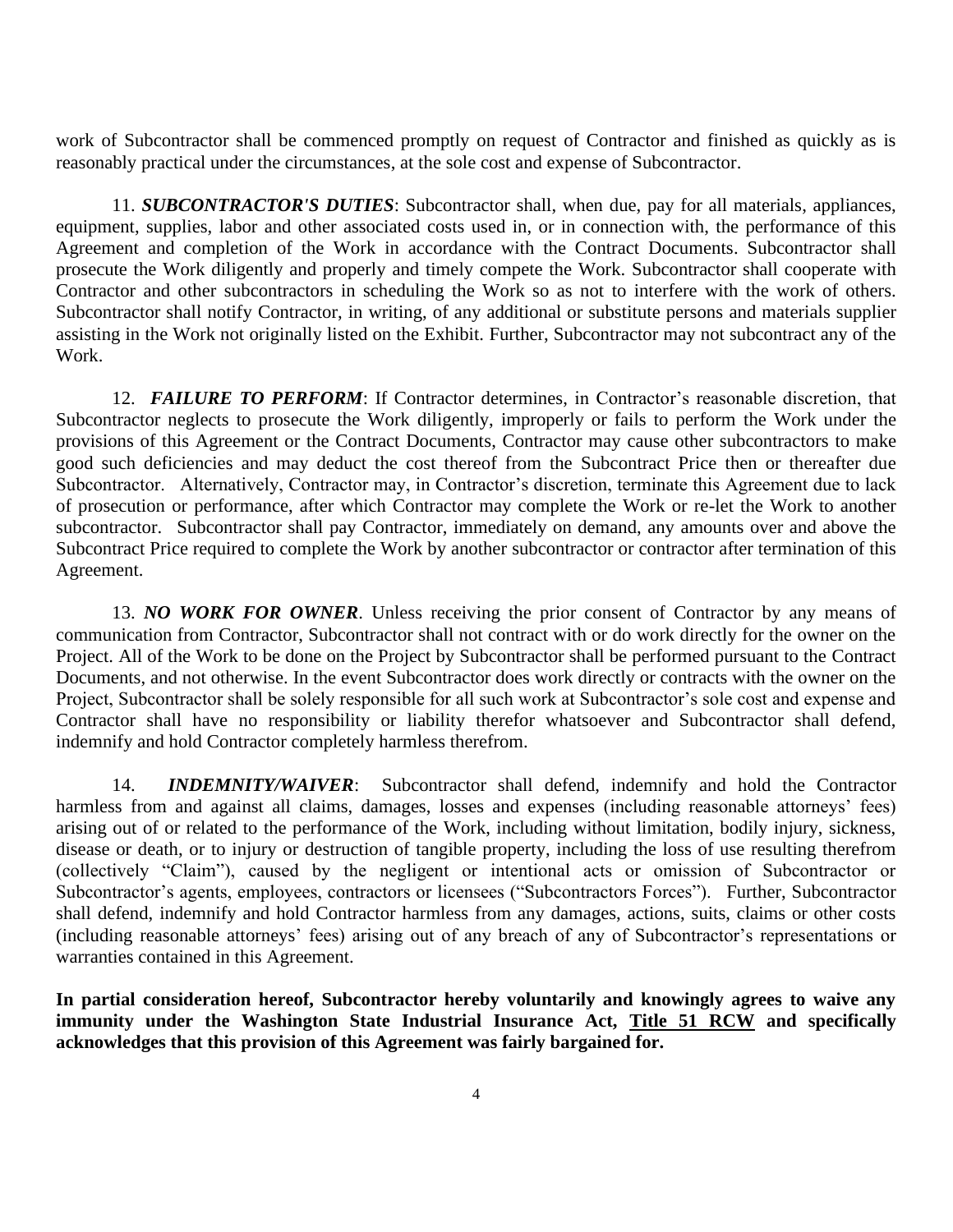| <b>By</b> | Print Name: |
|-----------|-------------|
| Its       | Date:       |

15. *DISPUTES*: With regard to all matters, all claims and disputes relating to or arising out of this Agreement that are less than the Small Claims jurisdictional limit shall be filed in the Small Claims Division of the District Court having jurisdiction where the Project is located, with waiver of the provisions of RCW 12.40.080, meaning that the parties may be represented by legal counsel. All claims and disputes related to or arising out of this Agreement in excess of the Small Claims jurisdictional limit or involving equitable remedies shall be first subjected to mediation within forty-five (45) days of a demand and within forty-five (45) days thereafter be subjected to binding and non-appealable arbitration as the sole and exclusive remedy. If the parties cannot agree on a mediator or an arbitrator, the Presiding Judge of the Superior Court in the County where the Project is located shall appoint a mediator or an arbitrator versed in the subject matter of the claim or dispute, which arbitrator need not be a lawyer unless legal interpretation of the Agreement is required. If the arbitrator is a lawyer, the arbitrator may engage the services of any disinterested industry expert to ascertain specialized factual determinations. Substantive discovery shall be allowed in the sole discretion of the arbitrator. The arbitrator may award damages and injunctive relief and may register a judgment in a court of competent jurisdiction. In any suit, arbitration, proceeding or action to enforce any term, condition or covenant of this Agreement or to procure an adjudication or determination of the rights of the parties hereto, the substantially prevailing party shall be entitled to recover from the other party reasonable sums as arbitrator's fees, attorney's fees and co

16. *NOTICES:* Subcontractor's Application for Periodic Payments, and any notices to be given by a Party to the other Party, shall be effective when; a) transmitted (*with confirmation)* to a Party by facsimile or electronic mail; b) personally delivered in the case of Contractor, to Drew Scott or Alan Scott; c) personally delivered in the case of Subcontractor to Subcontractor's "Contact Person" identified on page 1 of this Agreement; or d) two (2) days after mailing fully prepaid certified mail, return receipt requested, to the other Party, as follows:

|  | Suvconu actor. |  |  |  |
|--|----------------|--|--|--|
|  |                |  |  |  |
|  |                |  |  |  |

Subcontractor: Contractor:

\_\_\_\_\_\_\_\_\_\_\_\_\_\_\_\_\_\_\_\_\_\_\_\_\_\_\_\_\_\_\_\_\_ CAD HOMES, LLC

1426 E Hunter Place, Suite A Moses Lake, WA 98837 Phone: (509) 989-1823 Email: DrewScott@cadhomesllc.com

|        | WA. |
|--------|-----|
| Phone: |     |
| Fax:   |     |
| Email: |     |

17. *WASHINGTON LAW:* Current Washington law requires that a notice be provided on certain construction projects. This notice is not a reflection upon the abilities or credit of Contractor.

18*. MISCELLANEOUS:*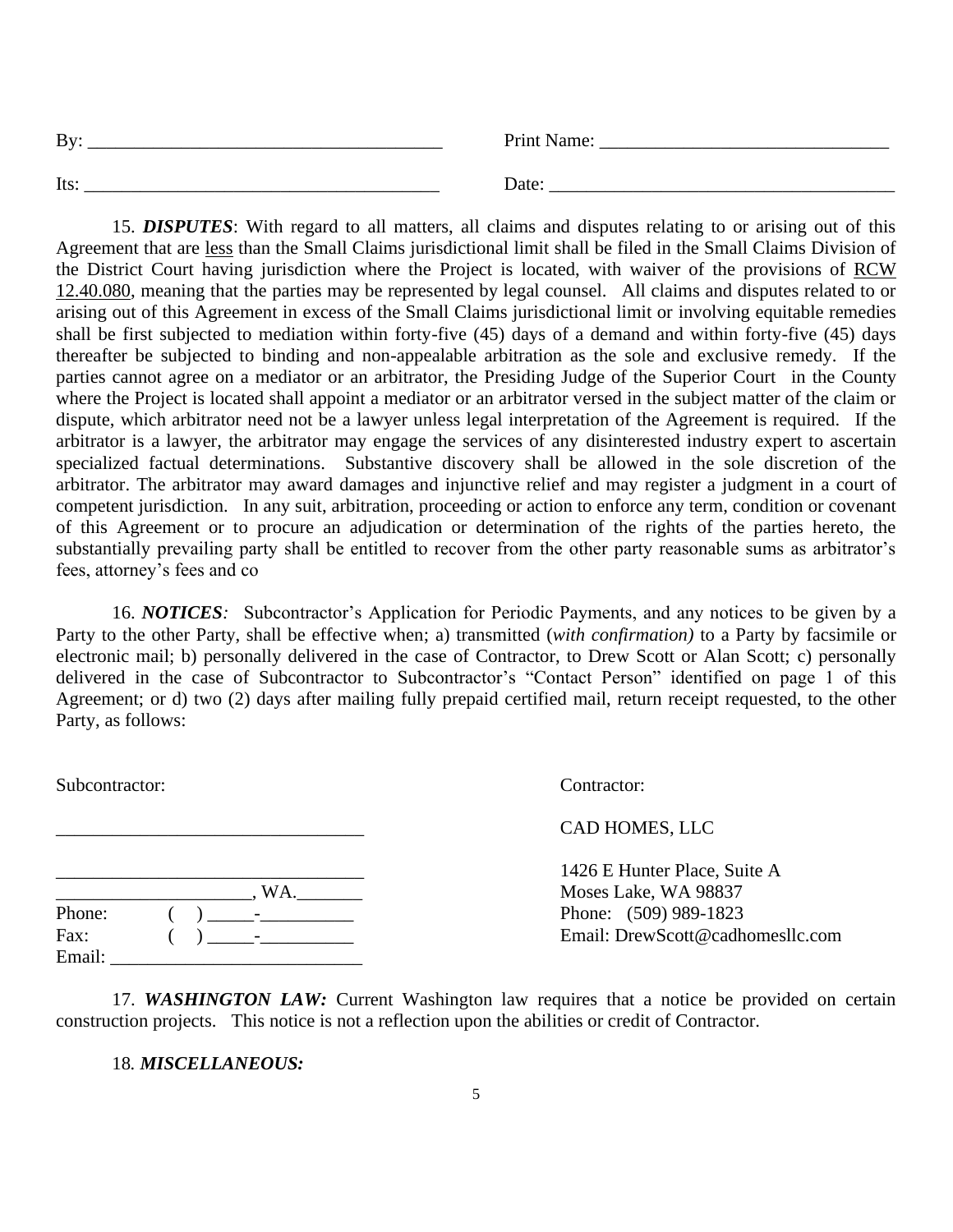18.1 Cooperation: Subcontractor and Contractor shall cooperate fully, and in good faith, in all matters related to or arising out of this Agreement.

18.2 Subcontractor's Stipulation: The Contract Documents were drafted by Contractor or Contractor's attorney. Subcontractor stipulates that Subcontractor has had adequate time to consider the legal, financial and practical consequences of the Contract Documents, and has had ample opportunity to have the Contract Documents reviewed by legal, financial and tax advisors. If Subcontractor has not submitted the Contract Documents to the scrutiny of Subcontractor's legal, financial and tax advisors, Subcontractor stipulates, despite having the opportunity to do so, Subcontractor has waived the same, and knowingly and voluntarily elected to proceed without the benefit of such review.

18.3 Written Waiver: Waiver by any Party of a breach of any covenant or warranty contained herein shall be made only by written waiver, and no such waiver shall operate or be construed as a waiver of any prior or subsequent breach of the same covenant or warranty.

18.4 Remedy: Except as otherwise specifically provided herein, the exercise of any remedy provided by law or otherwise and the provisions of this Agreement for any remedy, shall not exclude any other remedy.

18.5 Legal Relationships: The Parties to this Agreement execute the same solely as independent contracting parties. No partnership, joint venture or joint undertaking shall be construed from these presents, and except as herein specifically provided, neither Party shall have the right to make any representation for, act on behalf of, or be liable for the debts of the other.

18.6 Intent: Subcontractor and Contractor stipulate that each and every provision of this Agreement has been fairly bargained for, that the execution of this Agreement memorializes the intent of Subcontractor and Contractor after thoughtful consideration of all risks and knowingly and voluntarily assumed such risks.

18.7 Amendments: This Contract shall only be amended, supplemented or modified in a signed writing by Subcontractor and Contractor.

18.8 Third Party Fees: Subcontractor and Contractor agree to respectively pay for their own brokers, agents, consultants, agencies or similar person or entity which have assisted in procuring this Agreement and shall defend, indemnify and hold the other harmless from any claim to commissions.

18.9 Exhibited Documents: All documents, instruments and agreements exhibited to this Agreement are, by the references made thereto throughout this Agreement, incorporated into and made a part of this Agreement as though fully set forth herein. In the event of conflict between the terms of this Agreement and any exhibited documents, the term of this Agreement shall be controlling. All definitions or specified meanings in this Agreement shall apply to such words and terms in each Exhibit attached.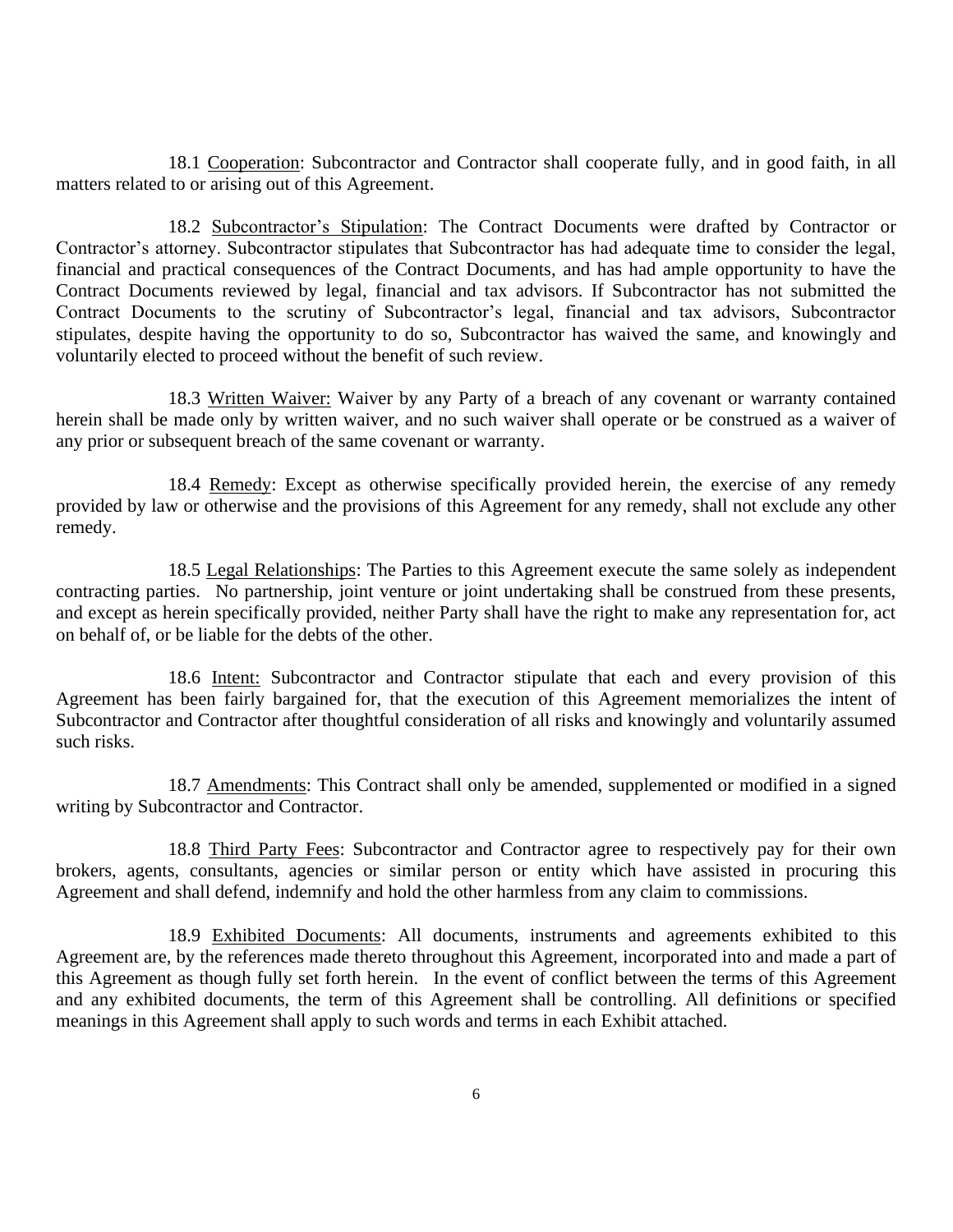18.10 Construction: Captions and the organization of paragraphs in this Agreement are for convenience only and shall not be used in construing meaning or interpretation. The language in all parts of this Agreement shall in all cases be construed as a whole according to its fair meaning, strictly neither for or against any Party hereto, and without implying a presumption that the terms of this Agreement shall be more strictly construed against one Party by the reason of the Rule of Construction that a document is to be construed more strictly against the Party or such Party's representatives who drafted the same. In the event this Agreement is in conflict with the provisions of any laws, statutes or regulations governing the subject matter hereof, such laws, statutes or regulations only to the extent of such conflict shall be controlling and this Agreement shall be deemed to be modified or amended to be in conformity therewith.

18.11 Attorney's Fees: If either Party shall be in breach or default of this Agreement, the nondefaulting Party shall have the right at the defaulting Party's expense, to retain an attorney or collection agency to make any demand, enforce any remedy, or otherwise protect or enforce such Party's rights under this Agreement. The defaulting Party shall pay all costs and expenses so incurred by the nondefaulting Party, including but without limitation, arbitration and court costs, collection agency charges, notice expenses, title search expenses, and reasonable attorneys' fees (with or without arbitration or litigation), and the failure of the defaulting Party to promptly pay the same shall cause a failure of cure of the specified default and shall in itself constitute a further and additional default of this Agreement. In the event either Party hereto institutes any action (including mediation and arbitration) to enforce the provisions of this Agreement or for any cause arising out of this Agreement, the losing Party shall pay or reimburse the prevailing Party for all of its court costs and reasonable attorneys' fees and fees or costs normally charged or advanced by such attorneys for items such as title reports, photocopies, telephone tolls, mileage, travel, boarding, expert fees, accounting fees or other advanced costs and fees, including such costs and fees that are incurred on appeal and in the enforcement in any judgment. In the event it is necessary for either Party to employ counsel or incur expense, in or out of court in any bankruptcy or reorganization proceedings, to enforce, establish or protect such Party's rights hereunder, such Party who prevails therein or so protects or establishes such Party's rights hereunder is entitled to recover from the other Party all reasonable attorneys' fees and expenses so incurred. All payments and reimbursements required by this paragraph shall be due and payable on demand, and may be offset against any sums owed to the Party so liable in order of maturity, and shall bear interest at the rate of twelve percent (12%), per annum, from the date of demand to and including the date of collection or the due date of any sum against which the same is offset, as the case may be.

18.12 Successors: Subject to any applicable restrictions contained herein, the rights, duties and obligations of the Parties hereto shall inure to the benefit of and be binding upon their respective estates, heirs, personal representatives, executors, administrators, successors, successors in trust and assigns.

18.13 Applicable Law / Venue/ Currency: This Contract shall be governed and interpreted in accordance with the laws of the State of Washington. The venue of any action brought to interpret or enforce any provision of this Agreement shall be laid in Grant County. All sums herein referred to shall be calculated by and payable in the lawful currency of the United States of America.

18.14 Time of Performance: Time is specifically declared to be of the essence of this Agreement and of the payment of all sums and the performance of all acts required to be done and performed by the Parties hereto.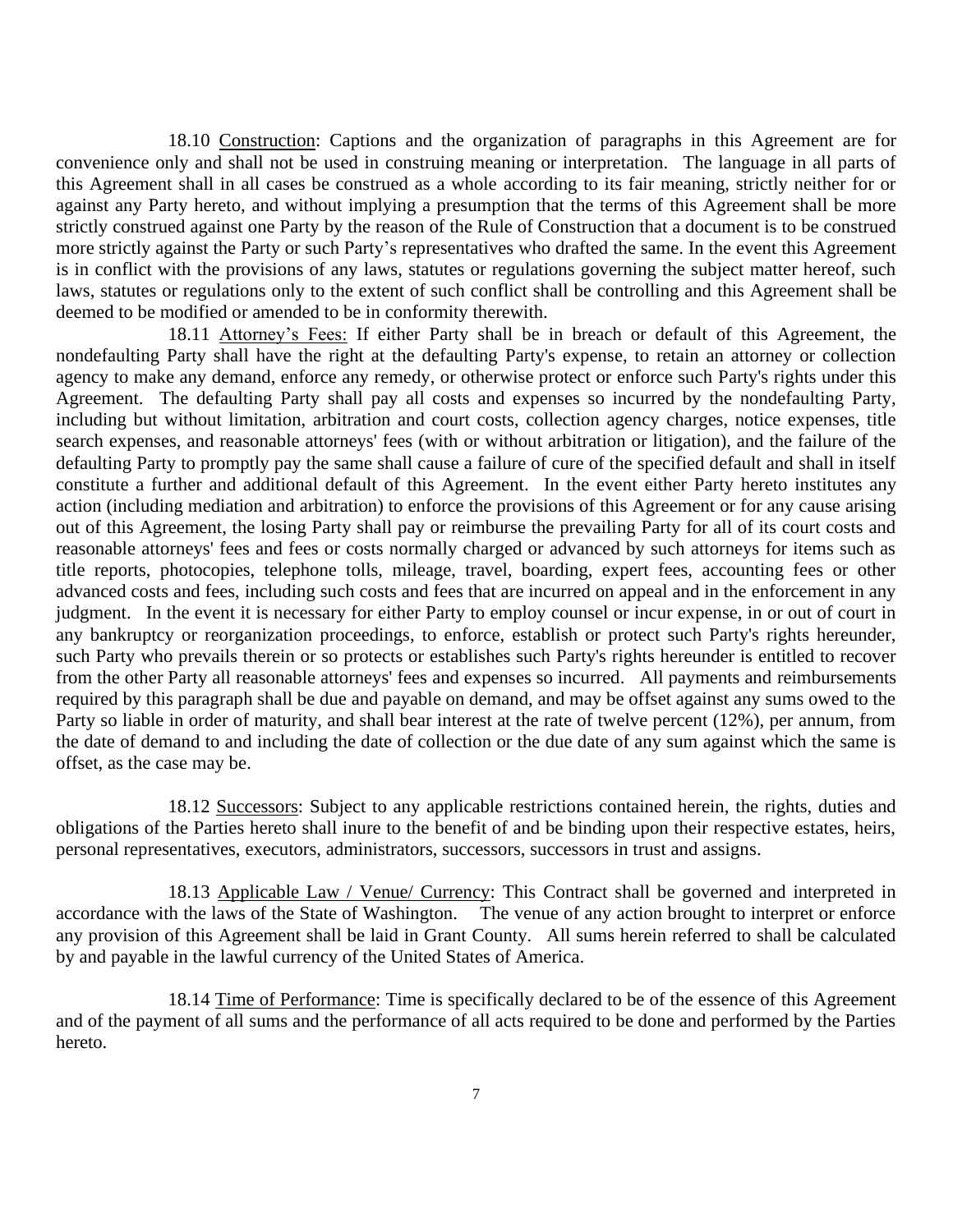18.15 Entire Agreement: The Parties agree that this Agreement is the entire contract between the Parties, that all preceding and contemporaneous oral and written statements, representations and warranties, whether consistent or inconsistent herewith, are agreed to be of no force and effect unless expressly stated herein.

18.16 Effect of Signatures: Each person signing below executes this Agreement in his or her individual capacity and on behalf of any marital community of which he or she is a member, except where a signature is designated as a representative signature.

| DATED this $\_\_\_\$ day of $\_\_\_\_\_\_\$ |                               |  |
|---------------------------------------------|-------------------------------|--|
| <b>CONTRACTOR:</b>                          | <b>SUBCONTRACTOR:</b>         |  |
| CAD HOMES, LLC.                             |                               |  |
|                                             |                               |  |
|                                             |                               |  |
|                                             | Its: $\overline{\phantom{a}}$ |  |
|                                             |                               |  |
|                                             |                               |  |